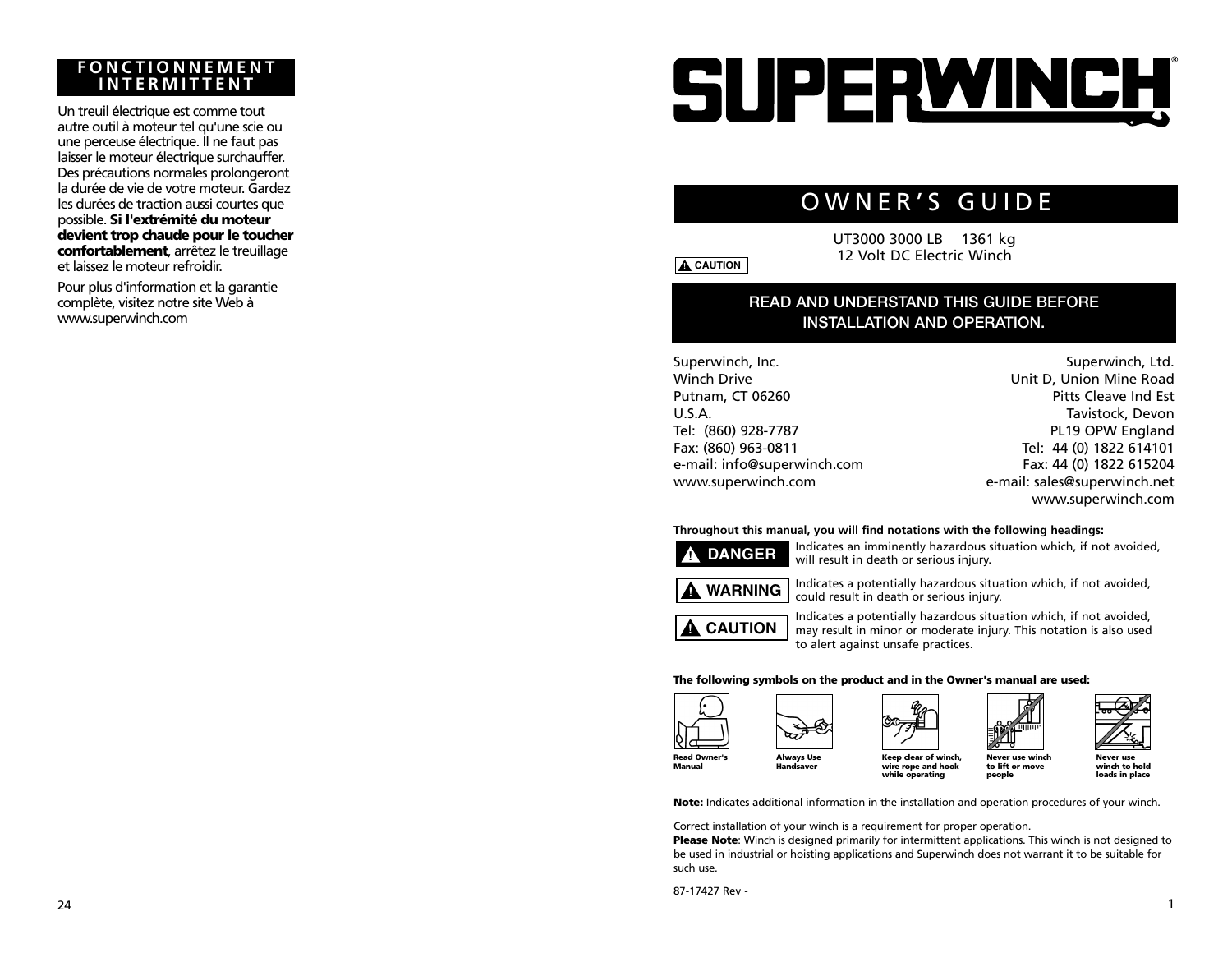## **GENERAL SAFETY INFORMATION**

Your winch is a very powerful machine. If used unsafely or improperly, there is a possibility that property damage or personal injury could result.

*The responsibility for safe installation and operation of the winch and prevention of personal injury and property damage ultimately rests with you, the operator. There is no substitute for the use of good judgement and caution in operating a winch.* **! WARNING**

*The wire rope may break before the winch stalls. For heavy loads, use a pulley block to reduce the load on the wire rope.* **! WARNING**

1. Maximum working load capacity is on the wire rope layer closest to the drum. DO NOT OVER-LOAD. DO NOT ATTEMPT PRO-LONGED PULLS AT HEAVY LOADS. Overloads can damage the winch and/or the wire rope and create unsafe operating conditions. FOR LOADS OVER 1/2 RATED CAPACITY, WE RECOM-MEND THE USE OF THE OPTION-AL PULLEY BLOCK TO DOUBLE LINE THE WIRE ROPE (Figure2). This reduces the load on the winch and the strain on the wire rope by approximately 50%. Attach hook to load bearing part. **The vehicle engine should be running during winch operation.** If considerable winching is performed with the engine off, the battery may be too weak to restart the engine.



Double Line

#### **Figure 2**



installing the winch, practice using it so you will be familiar with it when the need arises.

- 3. DO NOT "move" your vehicle to assist the winch in pulling the load. The combination of the winch and vehicle pulling together could overload the wire rope and the winch.
- 4. ALWAYS STAND CLEAR OF WIRE ROPE, HOOK AND WINCH. IN THE UNLIKELY EVENT OF ANY COM-PONENT FAILURE IT'S BEST TO BE OUT OF HARM'S WAY.
- 5. INSPECT WIRE ROPE AND EQUIP-MENT FREQUENTLY. **A FRAYED WIRE ROPE WITH BROKEN STRANDS SHOULD BE REPLACED IMMEDIATELY.**

Always replace wire rope with the manufacturer's identical replacement part (see Replacement Parts List). Periodically check the winch installation to ensure that all bolts are tight.

- 6. USE HEAVY LEATHER GLOVES when handling wire rope. DO NOT LET WIRE ROPE SLIDE THROUGH YOUR HANDS.
- 7. NEVER WINCH WITH LESS THAN 5 TURNS of wire rope AROUND THE WINCH DRUM since the wire rope end fastener may NOT withstand full load.

### 8. KEEP CLEAR OF

WINCH, TAUT WIRE ROPE AND HOOK WHEN OPERATING WINCH. Never put your finger through the hook. If your finger should become

trapped in the hook, you could lose your finger. ALWAYS USE THE HANDSAVER when guiding the wire rope in or out (See Figure 3).



9. NEVER HOOK THE WIRE ROPE BACK ONTO ITSELF because you could damage the wire rope. Use a nylon sling (Figure 4).



#### **Figure 4**

10. It is a good idea to lay a heavy blanket or jacket over the wire rope near the hook end when pulling heavy loads (Figure 5). If a wire rope failure should occur, the cloth will act as a damper and help prevent the rope from whipping.







- 12. Your winch is not intended for overhead hoisting operations.
- 13. AVOID CONTINUOUS PULLS FROM EXTREME ANGLES as this will cause the wire rope to pile up on one end of the drum (Figure 6). This can jam the wire rope in the winch, causing damage to the rope or the winch.



#### **Figure 6**

- 14. NEVER OBSCURE THE WARNING INSTRUCTION LABELS.
- 15. Always operate winch with an unobstructed view of the winching operation.
- 16. Equipment such as tackle, hooks, pulley blocks, straps, etc. should be sized to the winching task and should be periodically inspected for damage that could reduce their strength.
- 17. NEVER RELEASE FREESPOOL CLUTCH WHEN THERE IS A LOAD ON THE WINCH.
- 18. NEVER WORK ON OR AROUND THE WINCH DRUM WHEN WINCH IS UNDER LOAD.
- 19. DO NOT OPERATE WINCH WHEN UNDER THE INFLUENCE OF DRUGS, ALCOHOL OR MEDICATION.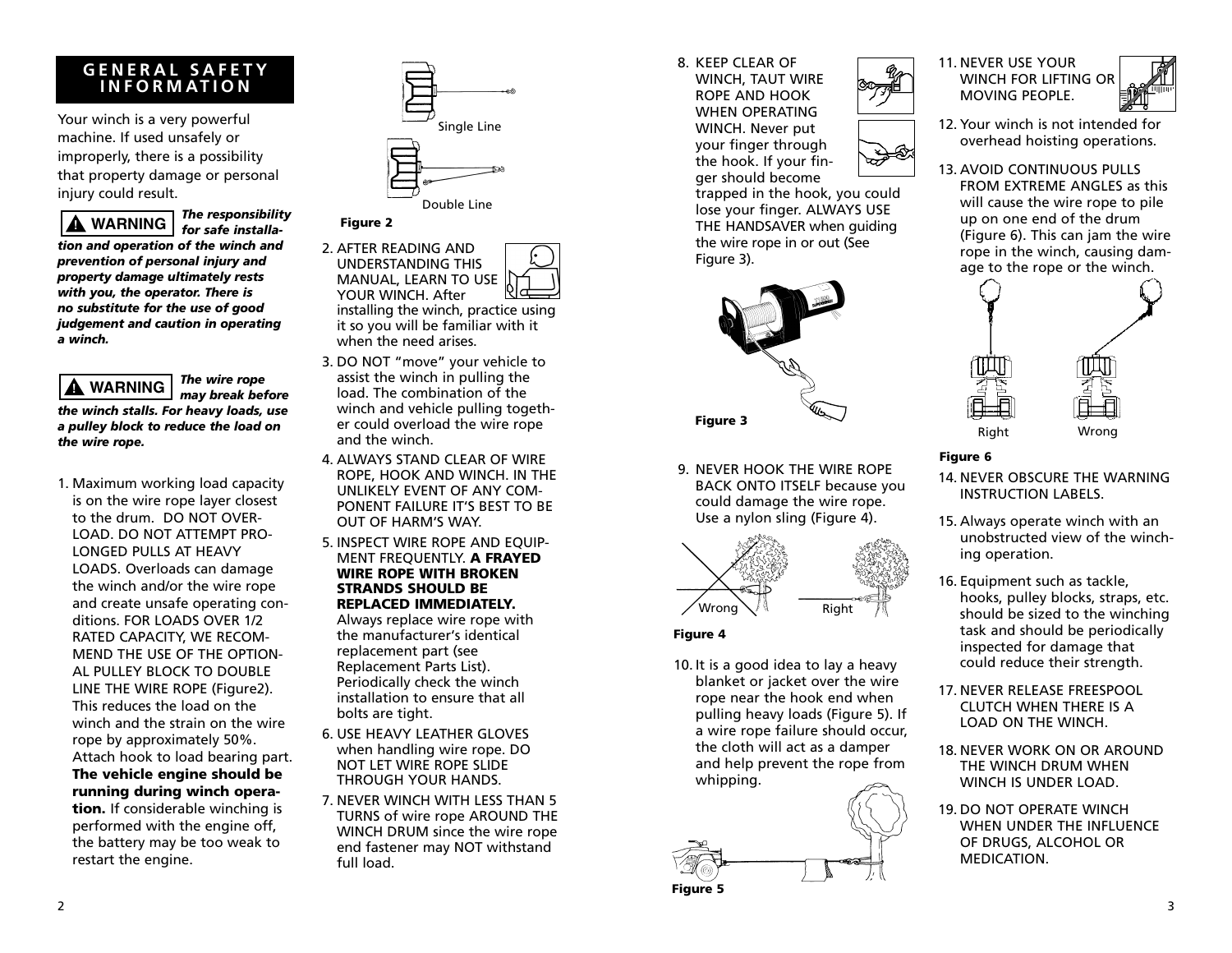#### 20. ALWAYS DISCONNECT WINCH POWER LEADS TO BATTERY BEFORE WORKING IN OR AROUND THE WINCH DRUM so that the winch cannot be turned on accidentally.

- 21. When moving a load, slowly take up the wire rope slack until it becomes taut. Stop, recheck all winching connections. Be sure the hook is properly seated. If a nylon sling is used, check the attachment to the load.
- 22. When using your winch to move a load, place the vehicle transmission in neutral, set vehicle brake, and chock all wheels.
- 23. DO NOT USE THE WINCH TO HOLD LOADS IN PLACE. Use other means of securing loads such as tie down straps.
- 24. USE ONLY FACTORY APPROVED SWITCHES, REMOTE CONTROLS AND ACCESSORIES. Use of nonfactory approved components may cause injury or property damage and could void your warranty.
- 25. DO NOT MACHINE OR WELD ANY PART OF THE WINCH. Such alterations may weaken the structural integrity of the winch and could void your warranty.
- 26. DO NOT CONNECT WINCH TO EITHER 110V AC HOUSE CUR-RENT OR 220V MAINS AS WINCH BURNOUT OR FATAL SHOCK MAY OCCUR.
- 27. Never allow shock loads to be applied to winch or wire rope.
- 28. Use caution when pulling or lowering a load up and down a ramp or incline. Keep people, pets and property clear of the path of the load.

## **INSTALLATION Figure 7**

#### **FIGURE 7 Step (1)**

Secure relay box to mounting clamps by sliding into register, in slots under relay box, slide clamps around the motor and use washers and square nuts supplied to attach. **Step (2)** 

Secure winch to mounting plate or structural support using bolts, lock washers and square nuts supplied with winch. **Step (3)**

### Remove bottom roller from the roller fairlead. Pull & turn the free spool knob to disengage and pull a few inches of wire rope from the drum. Pass the wire rope thimble end under the remaining roller, then replace the bottom roller. Next secure the roller fairlead to mounting plate or structural support using hardware provided.

*Be sure that* **! WARNING**

*both the mounting plate and winch hardware have been properly tightened.*



*No part of the vehicle (skid-*

*plates, wiring, auxiliary lights, tires, etc.) should impede the operation of your Superwinch. When mouting, check all vehicle and winch parts for free operation. Be sure that the winch mounting location does not significantly reduce ground clearance.*



*mounted with the wire rope in the underwind direction. Improper mounting could damage your winch and void your warranty.*



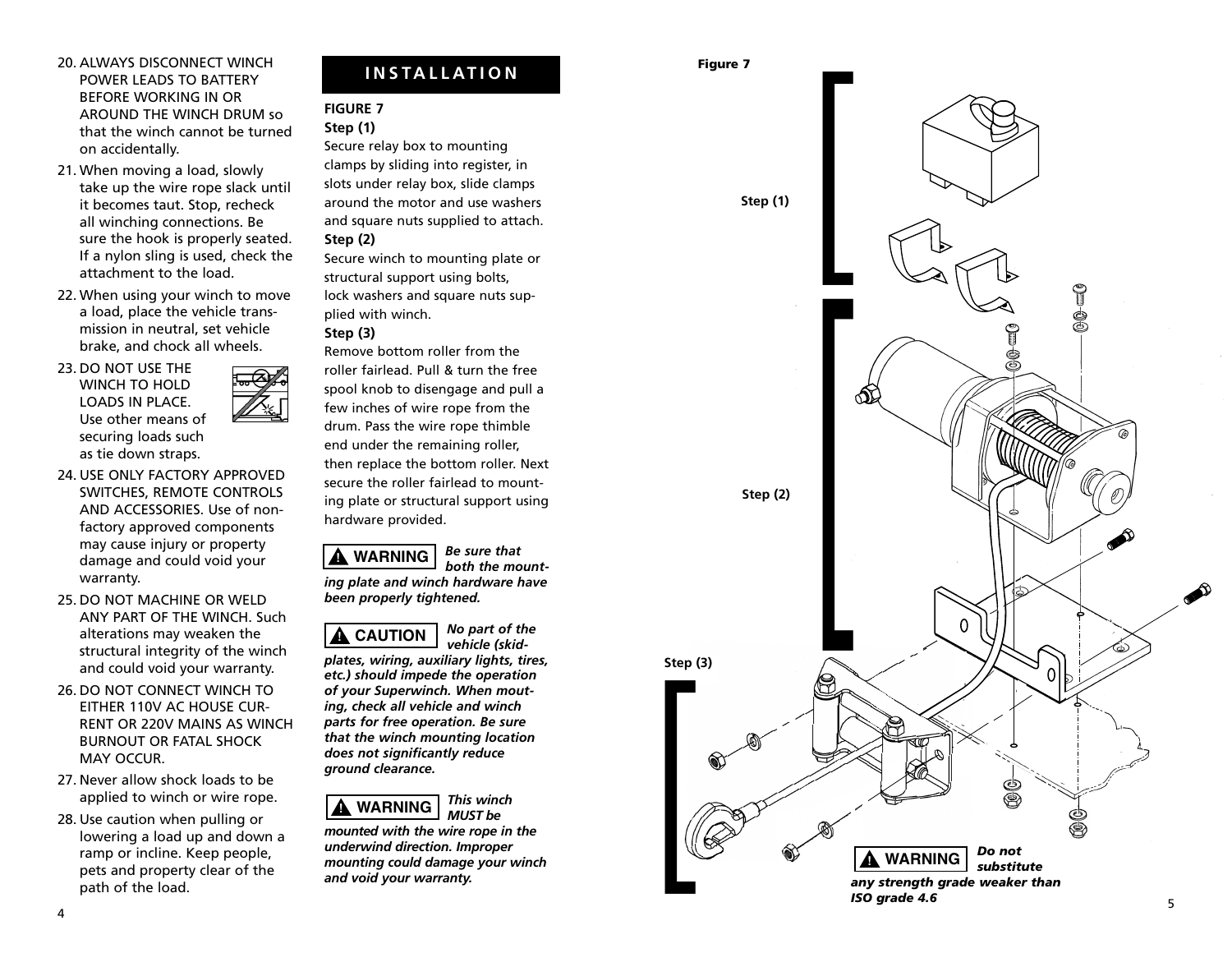#### **Step (4)**

Disconnect the vehicle battery leads.

#### *Batteries contain* **! WARNING**

*gasses which are*

*flammable and explosive. Wear eye protection during installation and remove all metal jewelry. Do not lean over battery while making connections.*

#### **Step (5)**

Refer to Figure 8 for wiring diagram.

Route the two wires from the control box to the motor. Route the two wires from the control box to the battery. Attach the circuit breaker to battery end of the red wire. Wrap the circuit breaker with electrical tape to prevent accidental short circuits.

**Apply several layers of electrical tape where wiring may come into contact with sharp metal parts of the vehicle to prevent insulation abrasion or cutting**. **INSTALLATION** *Apply several layers of electrical* **<b>FREESPOOL OPERATION** 

> Attach the circuit breaker wire to the battery positive terminal and reattach the terminal to the battery.

Connect the remaining black control box wire to the battery negative terminal and connect the terminal to the battery.

#### **Step (6)**

Pull and turn (see Figure 9) the freespool clutch knob to the "Free" position. Pull several feet of wire rope off the drum. Return the clutch knob back to the "Engaged" position. Activate the winch in Cable Out momentarily to check drum rotation direction. If the drum rotates in the wrong direction, recheck your wiring.



Pull and turn the clutch knob to the "Free " position as shown in Figure 9. If there is a load on the wire rope, the clutch knob may not pull out easily. DO NOT FORCE THE CLUTCH KNOB. Release tension on the clutch by jogging out some of the wire rope. Release the clutch and pull out the wire rope and secure to anchor or load. Check that there are at least five (5) turns of wire rope left on the drum. Re-engage the drum by returning the clutch knob to the "Engaged" position. (See Figure 9).

#### *Clutch must be fully engaged before winching. Never engage clutch knob while drum is turning.* **! CAUTION**



#### **Figure 9**





#### **PENDANT OPERATION**



The handheld pendant switch activates relays that feed power to the winch motor

To connect the pendant control, remove the cover on the plug receptacle and insert the plug end of remote switch. The plug on the pendant control cord is keyed and will fit into the socket only one way.

The switch trigger returns to the "Off" position when released.

To change direction, move the toggle in the other direction.

## **! CAUTION**

*The switch assembly must be kept free*

*of dirt and moisture to ensure safe operation.*



*To prevent unauthorized* 

*use of the winch, remove pendant control and store in a clean dry area such as the glove box.*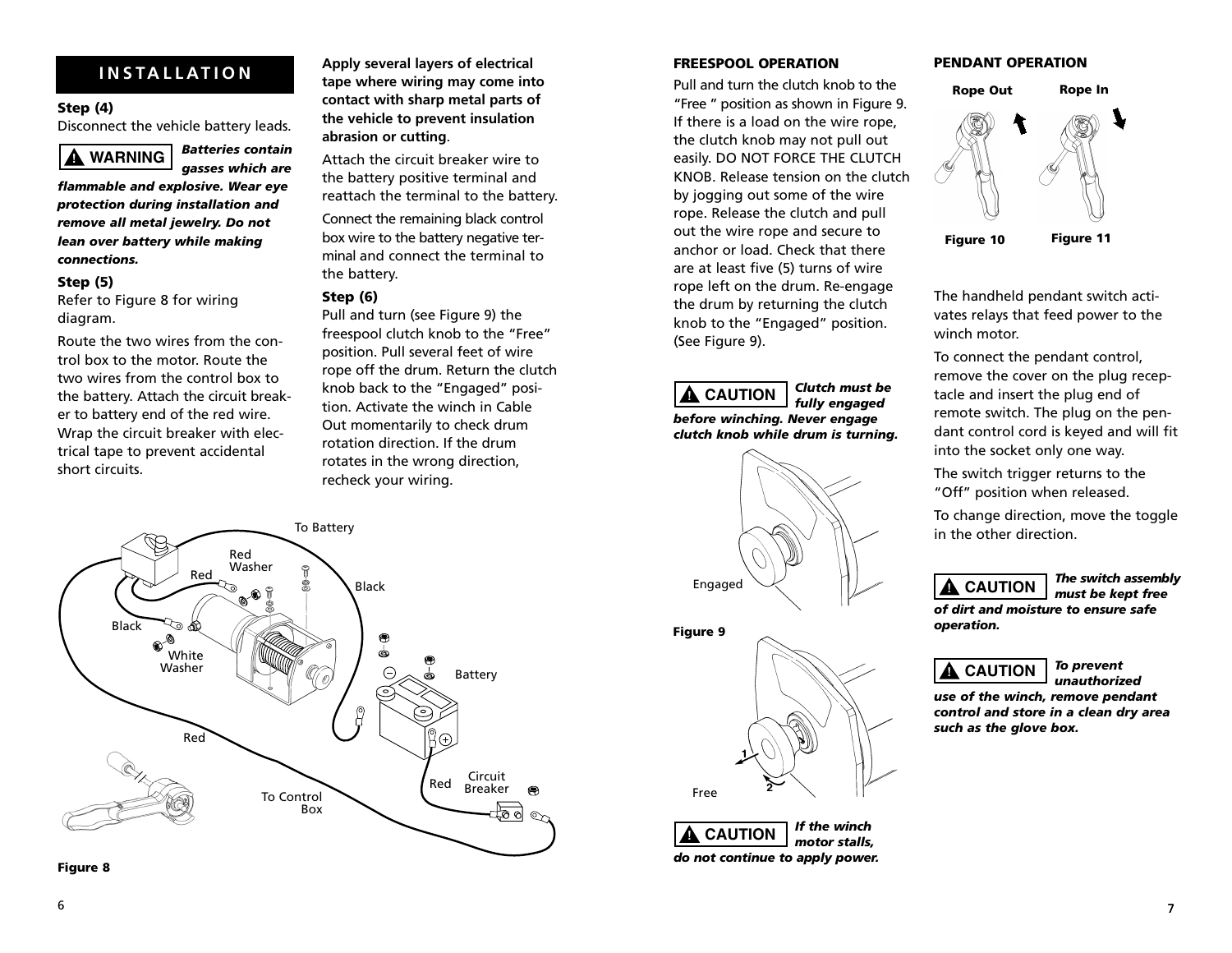## **INTERMITTENT DUTY**

An electric winch is like any other motor driven power tool such as an electric drill or saw. The electric motor should not be allowed to become excessively hot. Normal precautions will extend the life of your motor. Keep the duration of pulls as short as possible. **If the end of the motor becomes uncomfortably hot to touch**, stop winching and allow the motor to cool down.

For further information and complete warranty, visit our website www.superwinch.com.

# SUPERWINCH

## MANUAL DEL PROPIETARIO

**! PRECAUCION**

UT3000 1361 kg Cabrestante eléctrico de12 Voltios CD

#### **LEA Y ENTIENDA ESTE MANUAL ANTES DE INSTALAR Y OPERAR SU PRODUCTO SUPERWINCH.**

Superwinch, Inc. Winch Drive Putnam, CT 06260 EE.UU. Tel: (860) 928-7787 Fax: (860) 963-0811 e-mail: info@superwinch.com www.superwinch.com

Superwinch, Ltd. Unit D, Union Mine Road Pitts Cleave Ind Est Tavistock, Devon PL19 OPW England Tel: 44 (0) 1822 614101 Fax: 44 (0) 1822 615204 e-mail: sales@superwinch.net www.superwinch.com

#### **En este manual, encontrará notas con los títulos siguientes:**



Indica una situación de peligro inminente que, de no evitarse, dará como resultado muerte o lesiones graves.



**! PRECAUCION**

Indica una situación de peligro potencial que, de no evitarse, podría dar como resultado muerte o lesiones graves.

Indica una situación de peligro potencial que, de no evitarse, puededar como resultado lesiones leves o moderadas. Esta nota se utiliza también para alertarle sobre prácticas inseguras.

#### **Se usan los siguientes símbolos en el producto y en el Manual del Propietario:**





**cable de alambre y el gancho durante la operación**





**Nunca use el cabrestante para levantar o mover personas**

**Nunca use el cabrestante para sostener cargas**

**Nota:** Indica información adicional en los procedimientos de instalación y operación de su cabrestante.

La instalación correcta de su cabrestante es un requisito para su operación correcta. **Por favor tome nota:** El cabrestante está diseñado principalmente para aplicaciones intermitentes. Este cabrestante está diseñado para tirar y arrastrar y no está diseñado su uso en aplicaciones de grúa, y Superwinch no garantiza que sea idóneo para tal uso. <sup>9</sup> <sup>8</sup>





**Siempre use la barra protectora para manos**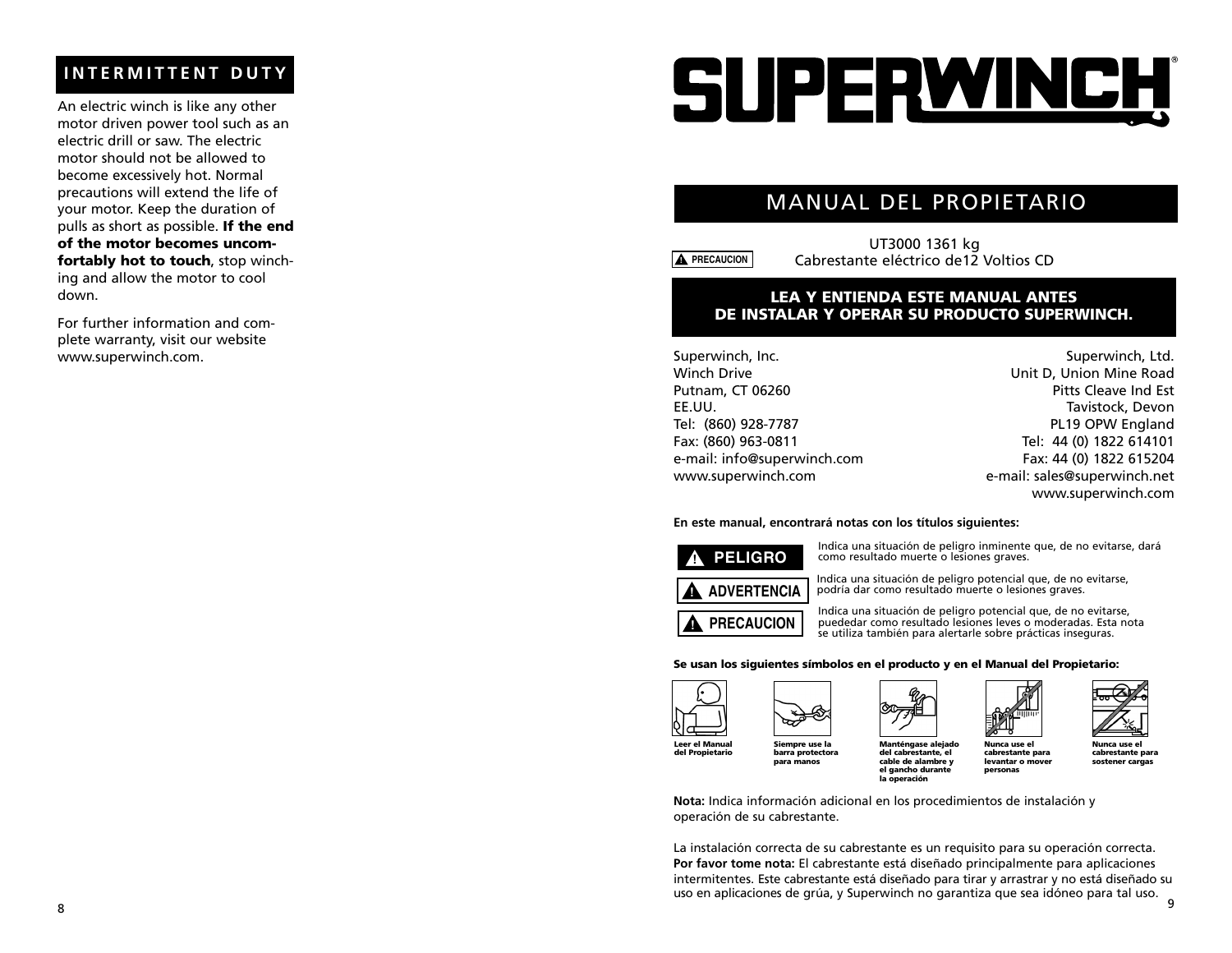## **INFORMACIÓN GENERAL DE SEGURIDAD**

Su cabrestante es una máquina muy poderosa. Trátelo con respeto, úselo con precaución y siempre siga estos lineamientos de seguridad.

*La responsabilidad de la insta-***! ADVERTENCIA** *lación y operación segura del cabrestante y la prevención de lesiones personales y daños a la propiedad corresponde en últimas a usted, el operador. No existe sustituto para el buen juicio y la cautela al operar un cabrestante.*

*El cable de alambre puede* **! ADVERTENCIA** *romperse antes de que el cabrestante entre en pérdida. Para cargas pesadas, use un bloque de poleas para reducir la carga sobre el cable de alambre.*

1. La capacidad máxima de trabajo es en la capa de cable de alambre más cercana al tambor. NO SOBRECARGUE. NO INTENTE TIRAR DE CARGAS GRANDES POR TIEMPO PROLONGADO. Las sobrecargas pueden dañar el cabrestante y/o el cable y crear condiciones inseguras de operación. PARA CARGAS MAY-ORES 1/2 DE LA CAPACIDAD NOMINAL, RECOMENDAMOS EL USO DEL CUADERNAL OPCIONAL PARA USAR DOS LÍNEAS DE CABLE METÁLICO. (Fig. 2). Esto reduce la carga sobre el cabrestante y el esfuerzo del cable de alambre en un 50% aproximadamente. Sujete el gancho a la pieza que soporta la carga. **El motor del vehículo debe estar funcionando durante la operación del cabrestante.** Si se llevan a cabo tiros extendidos con el motor apagado, se puede bajar la batería y será difícil arrancar el motor de nuevo.



#### **Figura 2**

2. DESPUÉS DE LEER Y ENTENDER ESTE MANU-AL, APRENDA A USAR SU CABRESTANTE.

Después de instalar el cabrestante, practique usándolo para que esté familiari-zado con su operación cuando surja la necesidad de usarlo.

- 3. NO «mueva» su vehículo para ayudar al cabrestante a tirar de la carga. La combinación del cabrestante y el vehículo tirando a la vez puede sobrecargar el cable de alambre y el cabrestante.
- 4. MANTÉNGASE SIEMPRE LEJOS DEL CABLE DE ALAMBRE, EL GANCHO Y EL CABRESTANTE. EN EL REMO-TO CASO DE FALLA DE CUALQUIER COMPONENTE, ES MEJOR ESTAR LEJOS DEL PELIGRO.
- 5. INSPECCIONE FRECUENTEMENTE EL CABLE DE ALAMBRE Y EL EQUIPO. **UN CABLE DE ALAM-BRE DESHILACHADO CON HILOS ROTOS DEBE REEM-PLAZARSE INMEDIATAMENTE.**

Siempre reemplace el cable de alambre con la pieza de repuesto del fabricante idéntica (vea la lista de piezas de repuesto). Revise periódicamente la instalación del cabrestante para asegurarse de que los tornillos estén firmes.

- 6. USE GUANTES DE CUERO PESADO cuando maneje el cable de alambre. NO DEJE QUE EL CABLE DE ALAMBRE SE DESLICE ENTRE SUS MANOS.
- 7. NUNCA USE EL CABRESTANTE CON MENOS DE 5 VUELTAS de cable de alambre EN EL TAMBOR DEL CABRESTANTE, ya que es posible que el cable de alambre y su sujeción NO resistan la carga 10 completa.

8. MANTÉNGASE ALEJA-DO DEL CABRESTANTE, CABLE DE ALAMBRE TENSO Y DEL GANCHO CUAN-DO ESTÉ OPERANDO EL CABRESTANTE.

> Nunca atraviese el gancho con los dedos. Si su dedo queda atrapado en el gancho, podría perderlo. SIEMPRE USE LA BARRE PROTECTORA PARA MANOS cuando guíe el cable de alambre hacia adentro o hacia afuera (vea la Fig. 3).



#### **Figura 3**

9. NUNCA ENGANCHE EL CABLE DE ALAMBRE SOBRE SÍ MISMO porque podría dañar el cable de alambre. Use una eslinga de nilón (Figura 4).



#### **Figura 4**

10. Es una buena idea poner una frazada pesada o abrigo sobre el cable de alambre cerca del extremo del gancho al tirar de cargas pesadas (Figura 5). En el caso de que el cable de alambre falle, la tela actuará como atenuador para evitar que el cable de alambre latiguee.







- 12. Su cabrestante no está pensado para operaciones de izado por encima.
- 13. EVITE TIRAR CONTINUAMENTE DESDE ÁNGULOS EXTREMOS, ya que esto causará que el cable de alambre se apile en un extremo del tambor (Fig. 6). Esto puede atorar el cable de alambre en el cabrestante dañando tanto el cable de alambre como el cabrestante.



## **Figura 6**

- 14. NUNCA TAPE LAS ETIQUETAS DE ADVERTENCIA NI DE INSTRUCCIONES.
- 15. Siempre opere el cabrestante con una vista sin obstrucciones de la operación de tiro.
- 16. Los equipos como aparejos, ganchos, bloques de poleas, tirantes, etc., deben ser del tamaño de la tarea de tiro y debe inspeccionar periódicamente que no tengan daños que puedan reducir su resistencia.
- 17. NUNCA SUELTE EL EMBRAGUE DE CARRETE LIBRE CON UNA CARGA EN EL CABRESTANTE.
- 18. NUNCA TRABAJE EN EL TAM-BOR O A SU ALREDEDOR CUAN-DO EL CABRESTANTE TENGA UNA CARGA.
- 19. NO OPERE EL CABRESTANTE CUANDO ESTÉ BAJO LA INFLU-ENCIA DE DROGAS, ALCOHOL O MEDICAMENTOS.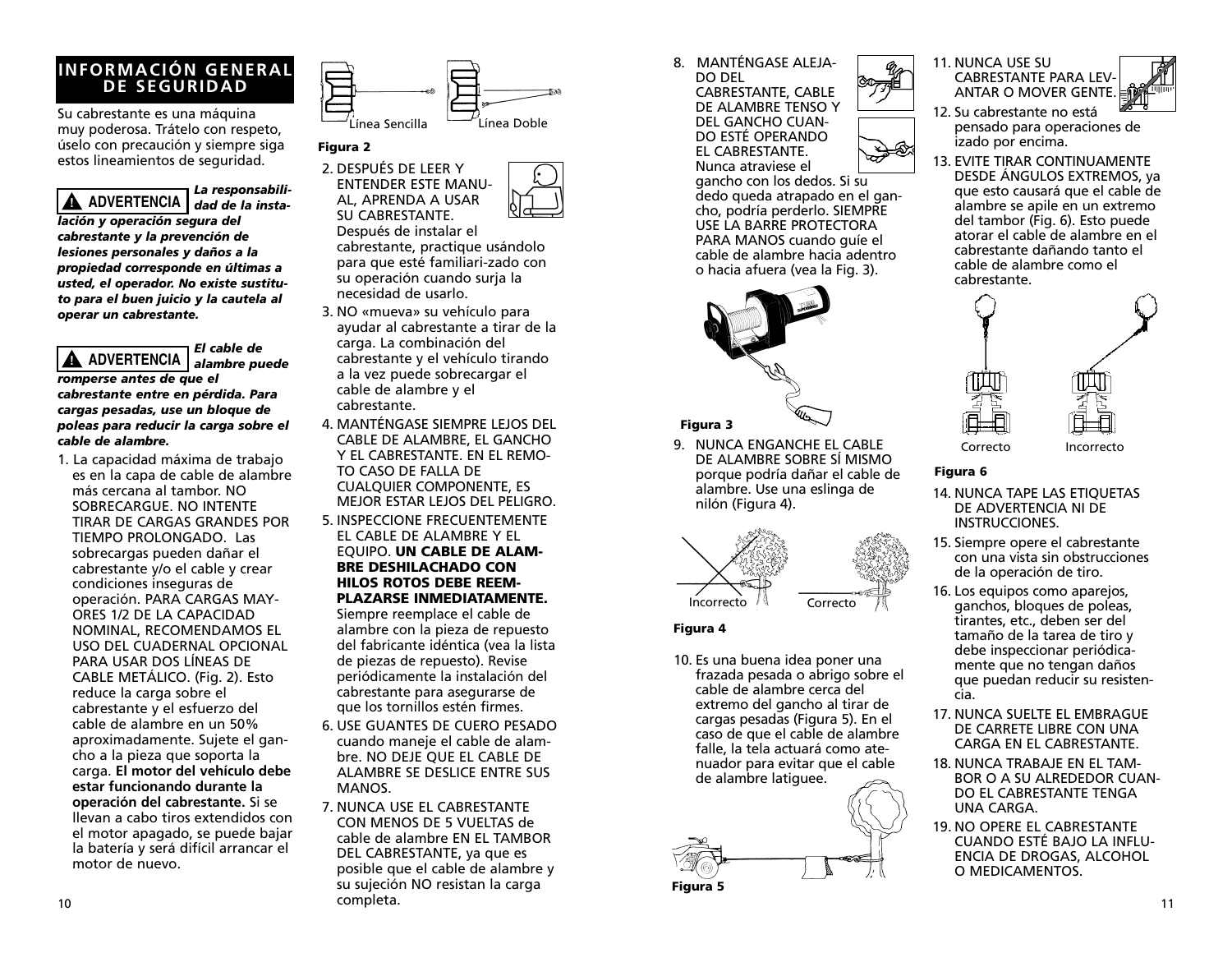#### 20. SIEMPRE DESCONECTE LOS CABLES DE CORRIENTE DE LA BATERÍA ANTES DE TRABAJAR EN EL TAMBOR DEL CABRESTANTE O A SU ALREDE-DOR, para que no se pueda encender el cabrestante accidentalmente.

- 21. Cuando mueva una carga, recoja el exceso de cable de alambre con cuidado hasta que éste esté tenso. Deténgase, vuelva a verificar todas las conexiones de tiro. Asegúrese de que el gancho esté bien asentado. Si se usa una eslinga de nilón, revise la sujeción a la carga.
- 22. Cuando use su cabrestante para mover una carga, coloque la transmisión de su vehículo en neutral, ponga el freno de mano y bloquee todas las ruedas.
- 23. NO USE EL CABRESTANTE PARA RETENER CARGAS EN UN SÓLO SITIO. Use otros medios para asegurar cargas, como tirantes para atar.
- 24. SOLAMENTE USE LOS INTERRUP-TORES, CONTROLES REMOTOS Y ACCESORIOS APROBADOS POR EL FABRICANTE. El uso de componentes no aprobados por el fabricante puede causar lesiones, daños a la propiedad y puede anular su garantía.
- 25. NO MAQUINE NI SUELDE NINGUNA PIEZA DEL CABRESTANTE. Tales alteraciones pueden debilitar la integridad estructural del cabrestante y pueden anular la garantía.
- 26. NO CONECTE EL CABRESTANTE A LA CORRIENTE RESIDENCIAL DE 110VCA O DE 220VCA, YA QUE SE PUEDE QUEMAR EL CABRESTANTE Y ¡RECIBIR UN CHOQUE ELÉCTRICO FATAL!
- 27. Nunca permita que se apliquen cargas de choque al cabrestante o al cable de alambre.
- 28. Tenga precaución cuando tire de una carga o la baje por una rampa o pendiente. Mantenga a la gente, mascotas y bienes lejos del camino de la carga.

## **INSTALACIÓN**

#### **FIGURA 7**

#### **Paso (1)**

Sujete la caja de relés a las abrazaderas de montaje por medio de deslizarla dentro del registro por las ranuras debajo de la caja de relés; deslice las abrazaderas alrededor del motor y use las arandelas y tuercas cuadradas proporcionadas para sujetarla.

#### **Paso (2)**

Sujete el cabrestante a la placa de montaje o apoyo estructural utilizando los pernos, arandelas de seguridad y tuercas cuadradas suministrados con el cabrestante.

#### **Paso (3)**

Quite el rodillo inferior de la escobén de rodillos. Tire y gire la perilla del embrague libre para soltar y jalar varios centímetros de cable de alambre del tambor. Pase el extremo del manguito del cable de alambre por debajo del rodillo que queda, y luego reponga el rodillo inferior. Ahora sujete la escobén de rodillos a la placa de montaje o el apoyo estructural con los accesorios proporcionados.







*cas de patinaje, cableado, luces auxiliares, llantas, etc.) debe impedir la operación de su Superwinch. Al montarlo, revise todas las partes del vehículo y del cabrestante para asegurar su operación sin impedimentos. Asegúrese de que la ubicación de montaje del cabrestante no reduzca significativamente la luz sobre el suelo.*

#### *Este cabrestante* **! ADVERTENCIA**

*DEBE montarse con el cable de alambre enrollado por debajo. El montaje incorrecto puede dañar su cabrestante e invalidar su garantía.*

#### **Figura <sup>7</sup>**

[

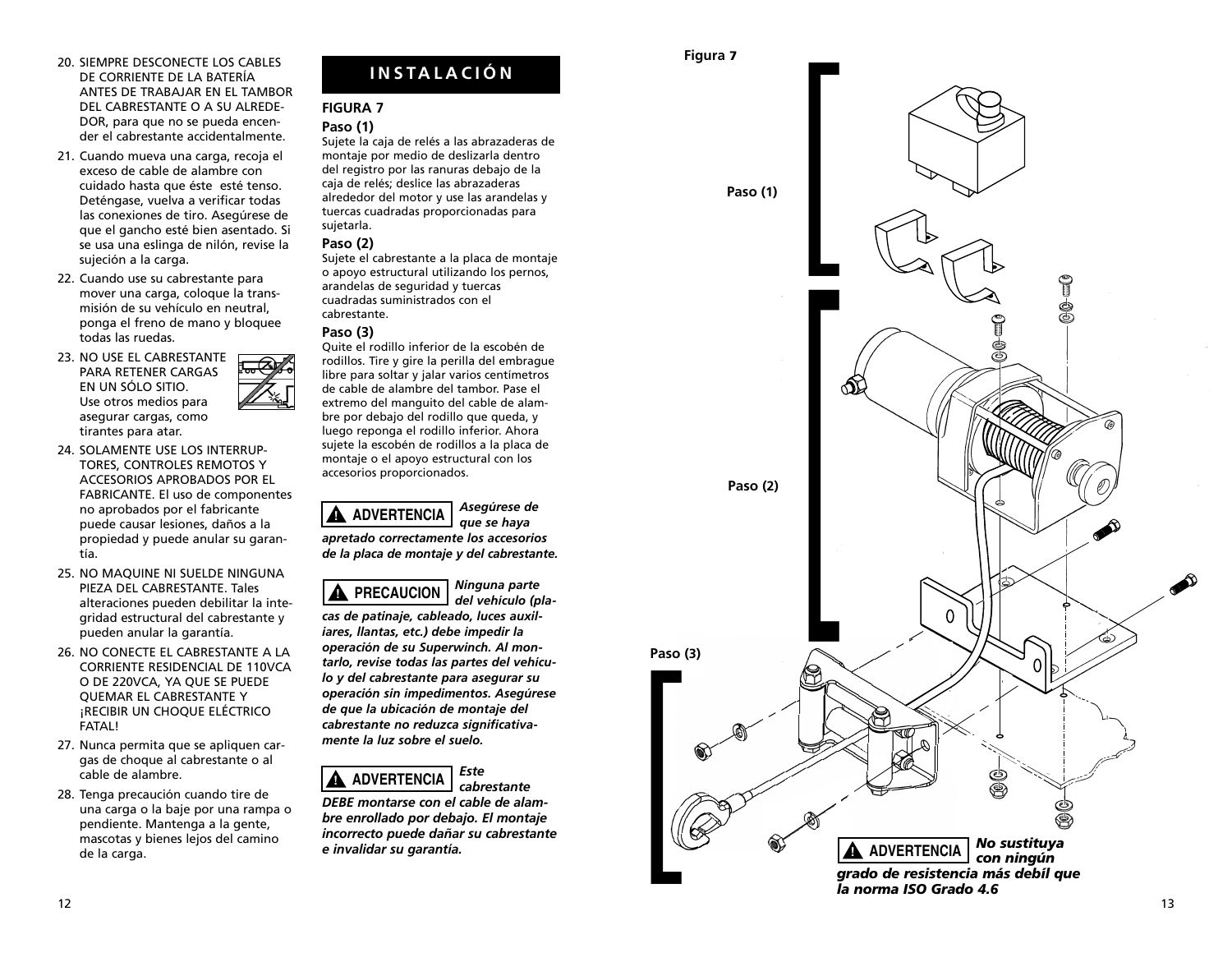#### **Paso (4)**

Desconecte los conectores de la batería del vehículo.



*gases que son inflamables y explosivos. Use protección ocular durante la instalación y quítese toda joyería de metal. No se incline sobre la batería al hacer las conexiones.*

#### **Paso (5)**

Consulte en la Figura 8 el diagrama de cableado.

Lleve los dos cables de la caja de control al motor. Lleve los dos cables de la caja de control a la batería. Conecte el cortacircuitos al extremo del cable rojo del lado de la batería. Utilice cinta eléctrica en el cortacircuitos para evitar cortocircuitos accidentales.

**Aplique varias capas de cinta eléctrica donde el cableado pueda entrar en contacto con partes filosas del vehículo, para evitar rayar o cortar el aislamiento. INSTALLATION OPERACIÓN DEL CARRETE LIBRE**

> Conecte el cable del cortacircuitos al terminal positivo de la batería y reconecte el terminal a la batería. Conecte el cable negro de la caja de control que queda al terminal negativo de la batería y conecte el terminal a la batería.

#### **Paso (6)**

Tire y gire (vea la Figura 9) la perilla del embrague del carrete libre a la posición «Free» (Libre). Saque uno o dos metros de cable de alambre del tambor. Regrese la perilla del embrague a la posición «Engaged» (Enganchado). Active el cabrestante soltando por un momento el cable para revisar la dirección de rotación del tambor. Si el tambor gira en el sentido equivocado, revise de nuevo su cableado.



**Figura 8**

Tire y gire la perilla del embrague a la posición «Free» (Libre) como se muestra en la Fig. 9. Si hay una carga en el cable de alambre, es posible que no pueda tirar fácilmente de la perilla del embrague.

### NO FUERCE LA PERILLA DEL

EMBRAGUE. Suelte la tensión del embrague sacando un poco de cable de alambre. Suelte el embrague y tire del cable de alambre y asegúrelo para anclar la carga. Verifique que queden por lo menos cinco (5) vueltas de cable de alambre en el tambor. Vuelva a engranar el tambor devolviendo la perilla a la posición «Engranado» (Vea la Fig. 9)

*El embrague debe estar totalmente engranado antes de tirar. Nunca engrane la perilla mientras el tambor esté girando.* **! PRECAUCION**







*Si el motor del cabrestante entra en pérdida, no continúe aplicando la corriente.* <sup>14</sup> <sup>15</sup> **! PRECAUCION**

#### **OPERATIÓN DEL INTERRUPTOR PENDIENTE**

**Sacar Cable Arrollar Cable**



El interruptor pendiente de mano activa relés que le aplican corriente al motor del cabrestante.

Para conectar el control del pendiente, levante la tapa del receptáculo del enchufe e inserte el extremo del enchufe del interruptor remoto. La clavija del cable de control del pendiente está codificada y entrará en el enchufe solamente en una dirección.

El gatillo interruptor vuelve a la posición «Off» (Apagado) cuando se lo suelta. Para cambiar de dirección, mueva la palanca articulada en la otra dirección.

#### *El conjunto del interrup-***! PRECAUCION**

*tor debe mantenerse libre de tierra y humedad para garantizar una operación segura.*

## **! PRECAUCION**

*Para evitar el uso no autor-*

*izado de cabrestante, quite el control pendiente y almacénelo en un lugar limpio y seco, tal como la guantera.*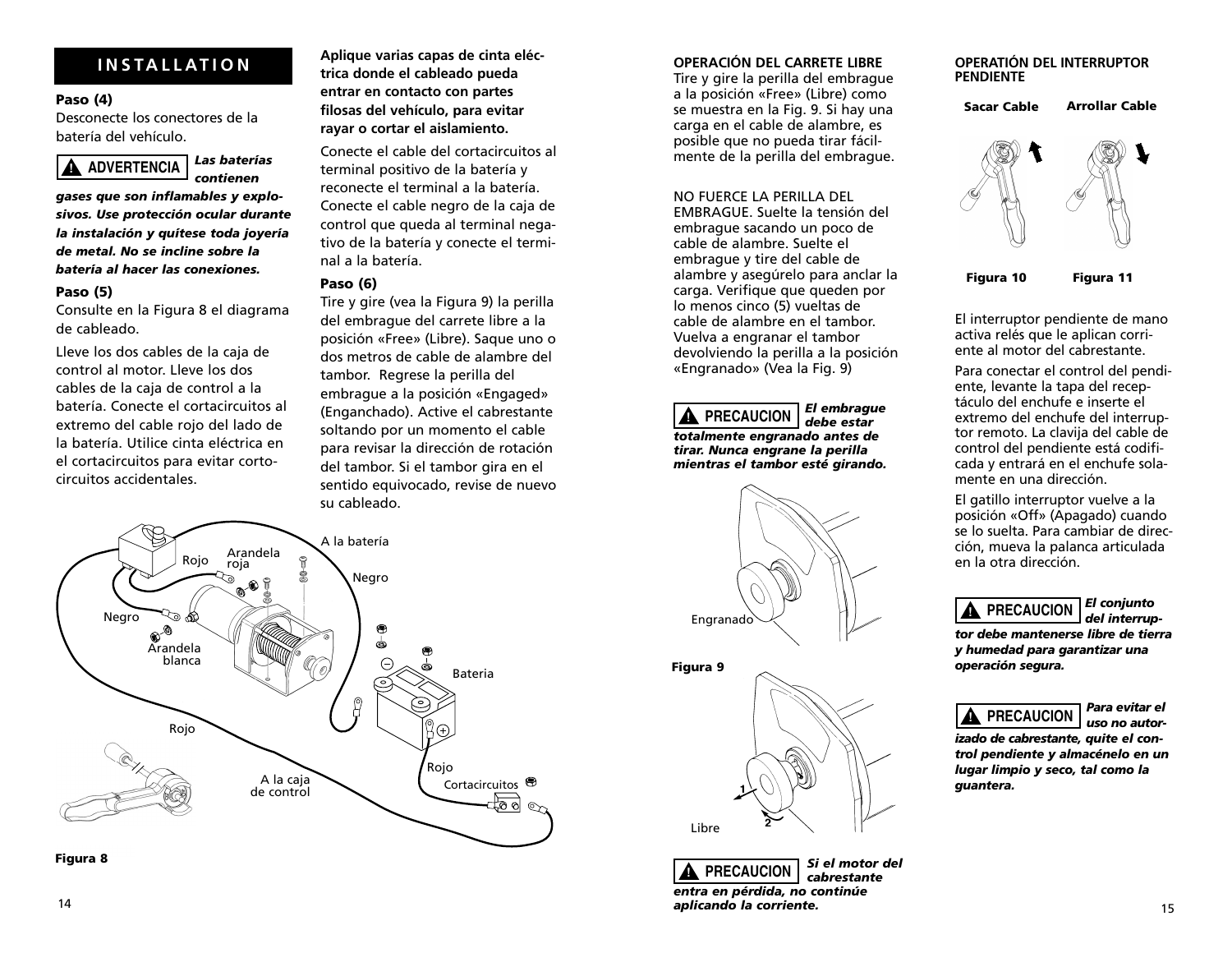#### **SERVICIO INTERMITENTE**

Un cabrestante eléctrico es como cualquier otra herramienta eléctrica con motor, tales como una sierra o taladro eléctrico. No se debe permitir que se caliente excesivamente el motor. Las precauciones normales ampliarán la vida de su motor. Procure que la duración de los tirones sea lo más corta posible. **Si es incómodo tocar el extremo del motor por su calentamiento**, pare el cabrestante y permita que el motor se enfríe.

Para más información y una garantía completa, visite nuestro sitio Web: www.superwinch.com.

# SUPERWINCH

## MODE D'EMPLOI

**A** ATTENTION

UT3000 1361 kg Treuil électrique de 12 Volts DC

#### **LISEZ ET COMPRENEZ CE MODE D'EMPLOI AVANT DI'INSTALLER ET DE FAIRE FONCTIONNER.**

Superwinch, Inc. Winch Drive Putnam, CT 06260 États-Unis Tél: (860) 928-7787 Fax: (860) 963-0811 e-mail: info@superwinch.com www.superwinch.com

Superwinch, Ltd. Unit D, Union Mine Road Pitts Cleave Ind Est Tavistock, Devon PL19 OPW England Tel: 44 (0) 1822 614101 Fax: 44 (0) 1822 615204 e-mail: sales@superwinch.net www.superwinch.com

#### **Dans tout ce manuel, vous trouverez des notations comportant les titres suivants :**



Indique une situation dangereuse imminente qui, si elle n'est pas évitée, entraînera la mort ou des blessures graves.

Indique une situation potentiellement dangereuse qui, si elle <sup>n</sup>'est pas évitée,entraînera la mort ou des blessures graves.

Indique une situation potentiellement dangereuse qui, si elle <sup>n</sup>'est pas évitée, peut entraîner des blessures légères ou moyennes. Cette notation est également utilisée pour alerter contre les pratiques non sécuritaires.

#### **Les symboles suivants sont utilisés sur le produit et dans le manuel de l'opérateur :**



**mains**







**N'utilisez jamais le treuil pour lever ou déplacer des personnes**

**Ne jamais utiliser le treuil pour retenir des charges en place**

**N.B.** Indique des renseignements supplémentaires pour l'installation et les procédures de fonctionnement de votre treuil. **le fonctionnement**

**treuil, du câble et du crochet durant** 

Une installation correcte de votre treuil est requise pour qu'il fonctionne correctement. **NOTA BENE :** Le treuil est conçu principalement pour des utilisations intermittentes installation. Ce treuil n'est pas conçu pour être utilisé dans des applications industrielles ou de levage et Superwinch ne garantit pas son aptitude à une telle utilisation.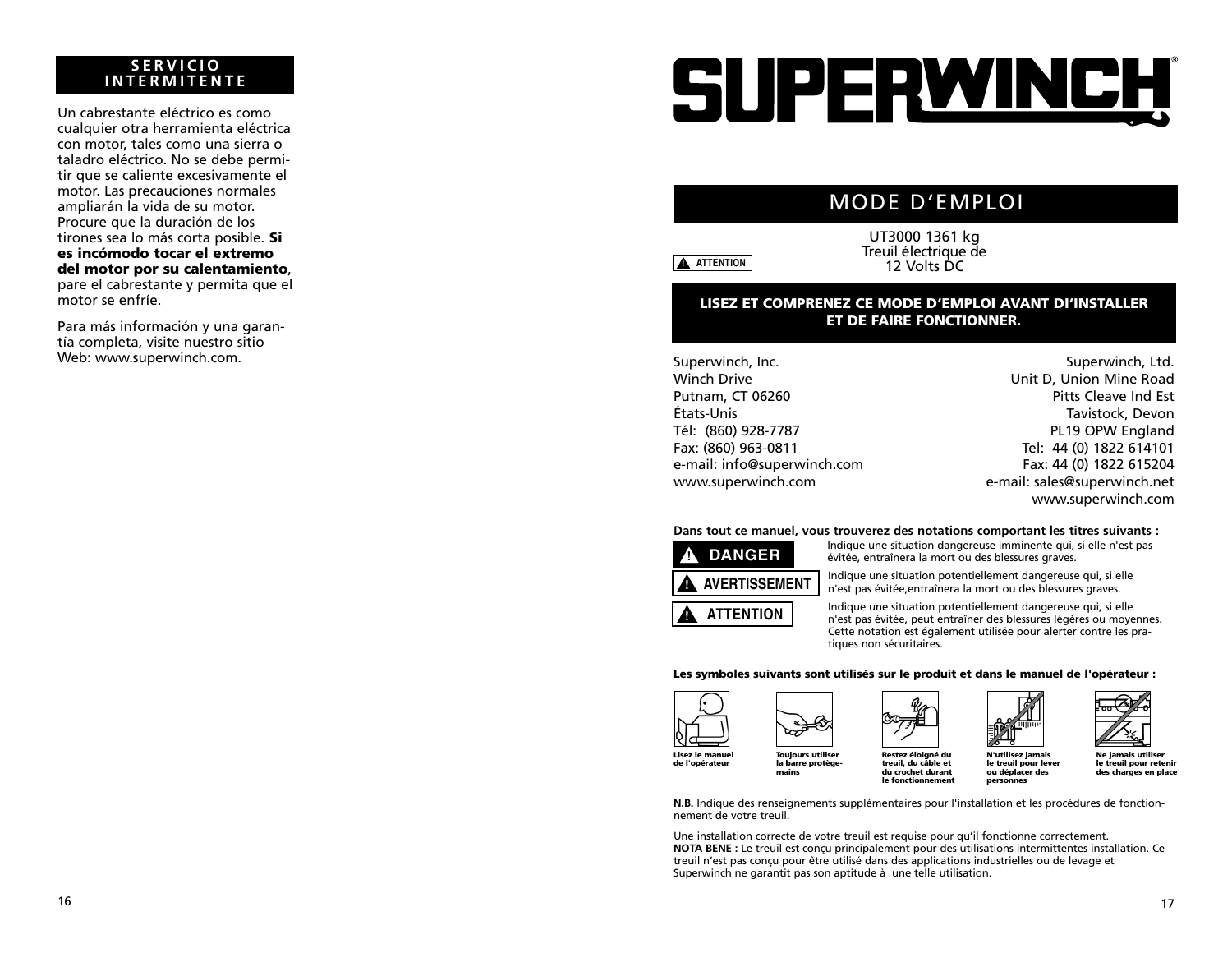## **INFORMATIONS GÉNÉRALES DE SÉCURITÉ**

Votre treuil est une machine puissante. S'il est utilisé sans précautions ou utilisé incorrectement, il est possible que des dommages matériaux ou des blessures corporelles en résultent.

*La responsabilité d'une installation et d'une utilisation sécuritaires du treuil ainsi que la prévention des blessures et des dommages à la propriété repose en fait sur vous, l'opérateur. Rien ne peut remplacer le bon jugement et la prudence dans l'utilisation du treuil.* **! AVERTISSEMENT**

*Le câble*

*métallique peut se casser avant que le moteur du treuil ne cale. Pour les charges lourdes, utilisez un palan pour réduire la charge sur le câble métallique.* **! AVERTISSEMENT**

1. La capacité de charge de travail maximale se trouve sur la couche de câble métallique située le plus près du tambour. NE SURCHARGEZ PAS LE TREUIL. N'ESSAYEZ PAS DES TRACTIONS PROLONGÉES AVEC DES CHARGES LOURDES. Les surcharges peuvent endommager le treuil et/ou le câble métallique et créer des conditions de fonctionnement dangereuses. POUR LES CHARGES DE PLUS DE 1/2 DE CAPACITÉ NOMINALE, NOUS RECOMMANDONS D'UTILISER LE PALAN FACULTATIF AFIN DE DÉDOUBLER LE CÂBLE. (Fig. 2). Ceci réduit d'environ 50% la charge sur le treuil et le stress sur le câble métallique. Attachez le crochet à une partie porteuse. **Le moteur du véhicule doit tourner pendant l'opération de treuillage.**



#### **Figura 2**

Si vous effectuez beaucoup de treuillage sans faire tourner le moteur, il est possible que la batterie soit trop affaiblie pour faire redémarrer le moteur.



votre treuil installé, exercez-vous à son utilisation pour vous familiariser avec le fonctionnement de la machine en cas de besoin.

- 3. NE FAITES PAS "bouger" votre véhicule pour aider le treuil à tirer la charge. La traction combinée du treuil et du véhicule peut surcharger le câble métallique et le treuil.
- 4. TENEZ-VOUS TOUJOURS À L'ÉCART DU CÂBLE, DU CROCHET ET DU TREUIL. DANS LE CAS PEU PROBA-BLE D'UNE RUPTURE DE COM-POSANT, IL VAUT MIEUX ÊTRE LOIN DU DANGER.
- 5. INSPECTEZ FRÉQUEMMENT LE CÂBLE ET LE MATÉRIEL. **REM-PLACEZ IMMÉDIATEMENT TOUT CÂBLE EFFILOCHÉ AVEC DES TORONS CASSÉS.** Remplacez toujours le câble par un câble de remplacement identique en provenance du fabricant. (Voir la liste de pièces de rechange.) Contrôlez périodiquement l'installation du treuil pour vous assurer que tous les boulons sont bien serrés.
- 6. PORTEZ DES GANTS EN CUIR ÉPAIS lorsque vous manipulez le câble métallique. NE LAISSEZ PAS GLISS-ER LE CÂBLE MÉTALLIQUE DANS LES MAINS.
- 7. NE TREUILLEZ JAMAIS AVEC MOINS DE 5 TOURS de câble EMBOBINÉ AUTOUR DU TAM-BOUR puisqu'il peut arriver que l'attache à l'extrémité du câble NE supporte PAS la charge totale.

8. TENEZ-VOUS À

L'ÉCART DU TREUIL, DU CÂBLE SOUS TEN-SION ET DU CROCHET LORSQUE LE TREUIL EST EN MARCHE. Ne mettez jamais les doigts dans le crochet.

Vous pourriez perdre votre doigt au cas où il serait pris dans le crochet. UTILISEZ TOUJOURS LA BARRE PROTÈGE-MAINS lorsque vous guidez l'entrée et la sortie du câble. (Voir la Fig. 3.)



#### **Figure 3**

9. N'ACCROCHEZ JAMAIS LE CÂBLE SUR LUI-MÊME, car cela pourrait endommager le câble. Utilisez une élingue en nylon (Fig. 4).



#### **Figure 4**

10. C'est une bonne idée de placer une couverture lourde ou une veste par dessus le câble près de l'extrémité où se trouve le crochet en cas de traction de charges lourdes (Fig. 5). Si le câble métallique se brisait, le tissu servirait de tampon et aiderait à empêcher le fouettement du câble. Pour une protection complémentaire, soulevez le capot du véhicule.







- 12. Votre treuil n'est pas destiné aux opérations de levage en surplomb.
- 13. ÉVITEZ LES TREUILLAGES CONTI-NUS EFFECTUÉS À DES ANGLES EXTRÊMES car ils enrouleront le câble sur un côté du tambour (Fig. 6). Ceci peut coincer le câble dans le treuil et endommager le câble ou le treuil.



#### **Figure 6**

- 14. NE CACHEZ JAMAIS LES ÉTIQUETTES D'AVERTISSEMENT ET DE CONSIGNES.
- 15. Ayez toujours une vue dégagée de l'opération de treuillage lorsque vous faites fonctionner votre treuil.
- 16. Tout matériel tel que poulies, crochets, palans, lanières, etc. doit être de taille adaptée à la tâche de treuillage et doit être inspecté périodiquement pour tout dommage pouvant nuire à sa robustesse.
- 17. NE RELÂCHEZ JAMAIS L'EM-BRAYAGE DE BOBINAGE LIBRE SI LE CÂBLE EST SOUS CHARGE.
- 18. NE TRAVAILLEZ JAMAIS SUR LE TAMBOUR DU TREUIL OU À PROXIMITÉ DE CELUI-CI LORSQUE LE TREUIL EST SOUS CHARGE.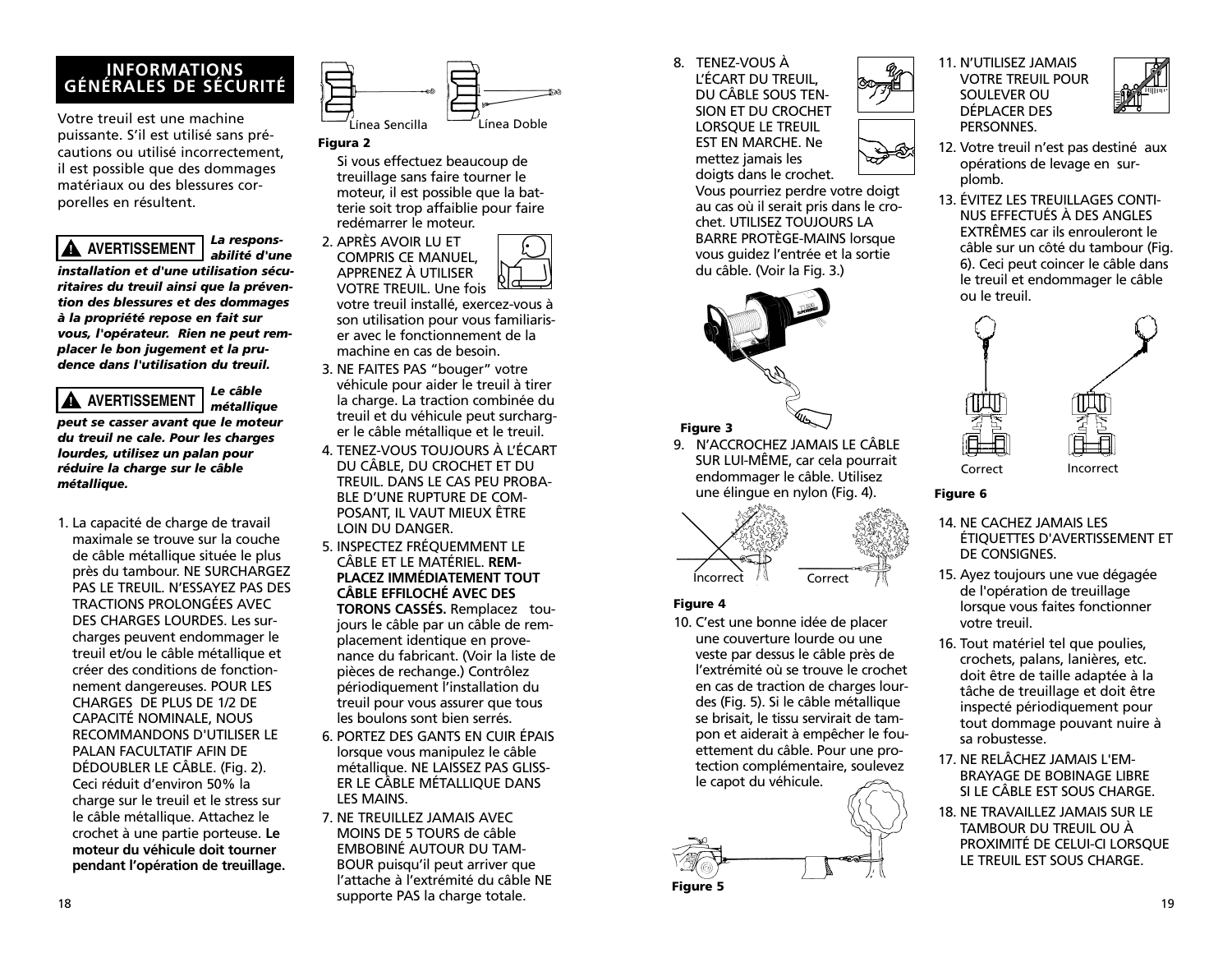- 19. NE FAITES PAS FONCTIONNER LE TREUIL LORSQUE VOUS ÊTES<br>SOUS L'INFLUENCE DE DROGUES. D'ALCOOL OU DE MÉDICAMENTS.
- 20. DÉCONNECTEZ TOUJOURS LES FILS CONDUCTEURS DU TREUIL MENANT À LA BATTERIE AVANT TOUT TRAVAIL SUR LE TAMBOUR DU TREUIL OU À PROXIMITÉ DE CELUI-CI de manière à éviter que le treuil ne soit mis en marche par mégarde.
- 21. Lorsque vous déplacez une charge, reprenez doucement tout jeu du câble jusqu'à ce que celui-ci soit tendu. Arrêtez le treuil et vérifiez encore une fois toutes les connexions de treuillage. Assurez-vous que l'assise du crochet est correcte. En cas d'utilisation d'une élingue en nylon, contrôlez qu'elle est bien attachée à la charge.
- 22. Lorsque vous utilisez votre treuil pour déplacer une charge, placez la transmission du véhicule au point mort, mettez le frein à main et calez toutes les roues.
- 23. N'UTILISEZ PAS LE TREUIL POUR MAIN-TENIR LES CHARGES EN PLACE. Utilisez d'autres moyens tels que des lanières de retenue pour maintenir les charges.
- 24. UTILISEZ UNIQUEMENT COMMU- TATEURS, COMMANDES À DIS-TANCE ET ACCESSOIRES APPROUVÉS PAR LE FABRICANT. L'utilisation de composants non approuvés par le fabricant pourrait provoquer des blessures ou des dommages matériels et pourrait annuler votre garantie.
- 25. N'USINEZ PAS ET NE SOUDEZ AUCUNE DES PIÈCES DU TREUIL. De telles altérations peuvent affaiblir l'intégrité structurelle du treuil et pourraient annuler la garantie.
- 26. NE BRANCHEZ PAS LE TREUIL À UNE ALIMENTATION EN PUIS-SANCE RÉSIDENTIELLE DE 110 VOLTS AC OU À UN SECTEUR DE 220 VOLTS ; CELA POURRAIT TREUIL OU UN CHOC ÉLECTRIQUE MORTEL.
- 20 ou au câble. Communisment and a communisment and a series of the communisment of the communisment of the communisment of  $21$ 27. Interdisez toujours l'application de charges par à-coups au treuil ou au câble.

28. Faites très attention lorsque vous tirez une charge et que vous la faites monter ou descendre le long d'une rampe ou d'une pente. Gardez les individus, les animaux et vos biens matériels à distance du chemin suivi par la charge.

## **INSTALLATION**

#### **FIGURE 7 Étape (1)**

Fixez la boîte de relais aux pinces de montage en glissant dans la grille. dans les fentes sous la boîte de relais, glissez les pinces autour du moteur et utilisez les rondelles et les écrous carrés fournis pour installer le tout.

#### **Étape (2)**

Fixez le treuil à la plaque de montage ou au support structural au moyen des boulons, rondelles et écrous carrés fournis avec le treuil. **Étape (3)**

Retirez le rouleau inférieur du guidecâble à rouleaux. Tirez et tournez le bouton du tambour libre pour désengager et tirez de quelques centimètres le câble métallique du tambour. Passez l'extrémité à cosse du câble métallique sous le rouleau restant, puis replacez le rouleau inférieur. Fixez ensuite le guide-câble à rouleau à la plaque de montage ou au support structural au moyen de la quincaillerie fournie.

*Assurez-vous que la plaque de montage et la quincaillerie du treuil ont bien été resserrées.* **! AVERTISSEMENT**



*Aucune partie du véhicule (plaques*

*d'usure de patins, câbles, phares auxiliaires, pneus, etc.) ne devrait entraver le fonctionnement de votre Superwinch. En montant, vérifiez toutes les pièces du treuil et du véhicule pour vous assurer d'un fonctionnement libre. Assurez-vous que le site de montage du treuil ne réduise pas de beaucoup le dégagement du sol.*



*monté avec le câble métallique dans la direction d'embobinage par le dessous. Un mauvais montage pourrait endommager votre treuil et annuler la garantie.*